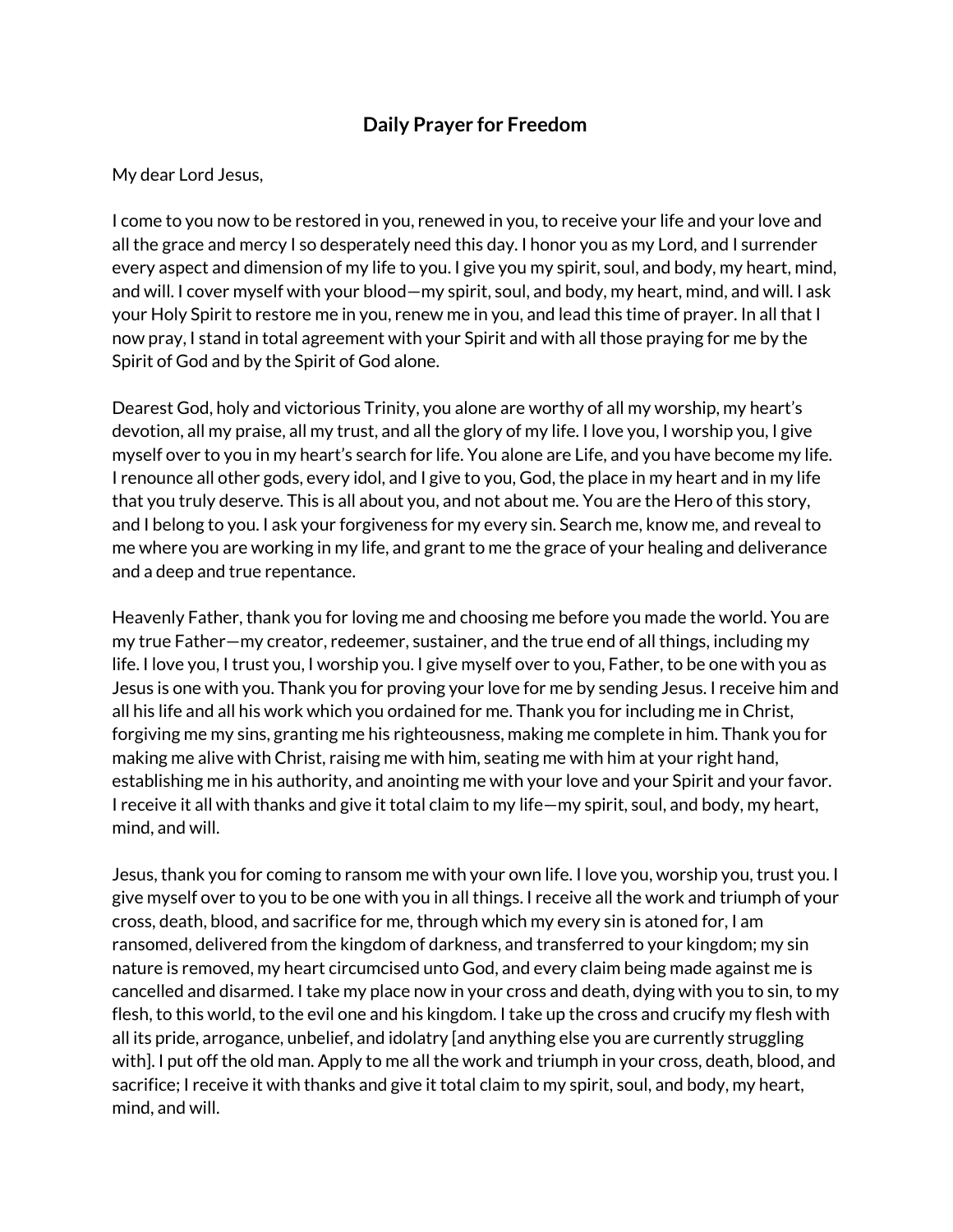Jesus, I also receive you as my Life, and I receive all the work and triumph in your resurrection, through which you have conquered sin, death, judgment, and the evil one. Death has no power over you, nor does any foul thing. And I have been raised with you to a new life, to live your life—dead to sin and alive to God. I take my place now in your resurrection and in your life, and I give my life to you to live your life. I am saved by your life. I reign in life through your life. I receive your hope, love, faith, joy, your goodness, trueness, wisdom, power, and strength. Apply to me all the work and triumph in your resurrection; I receive it with thanks, and I give it total claim to my spirit, soul, and body, my heart, mind, and will. Jesus, I also sincerely receive you as my authority, rule, and dominion, my everlasting victory against Satan and his kingdom, and my ability to bring your Kingdom at all times and in every way. I receive all the work and triumph in your ascension, through which Satan has been judged and cast down, and all authority in heaven and on earth has been given to you. All authority in the heavens and on this earth has been given to you, Jesus, and you are worthy to receive all glory and honor, power and dominion, now and forever. I take my place now in your authority and in your throne, through which I have been raised with you to the right hand of the Father and established in your authority. I give myself to you, to reign with you always. Apply to me all the work and triumph in your authority and your throne; I receive it with thanks and I give it total claim to my spirit, soul, and body, my heart, mind, and will.

I now bring the authority, rule, and dominion of the Lord Jesus Christ and the full work of Christ over my life today: over my home, my household, my work, over all my kingdom and domain. I bring the authority of the Lord Jesus Christ and the full work of Christ against every evil power coming against me—against every foul spirit, every foul power and device. [You might need to name them—what has been attacking you?] I cut them off in the name of the Lord; I bind and banish them from me and from my kingdom now, in the mighty name of Jesus Christ. I also bring the full work of Christ between me and every person, and I allow only the love of God and only the Spirit of God between us.

Holy Spirit, thank you for coming. I love you, I worship you, I trust you. I receive all the work and triumph in Pentecost, through which you have come, you have clothed me with power from on high, sealed me in Christ, become my union with the Father and the Son, the Spirit of truth in me, the life of God in me, my counselor, comforter, strength, and guide. I honor you as Lord, and I fully give to you every aspect and dimension of my spirit, soul, and body, my heart, mind, and will—to be filled with you, to walk in step with you in all things. Fill me afresh, Holy Spirit. Restore my union with the Father and the Son. Lead me into all truth, anoint me for all of my life and walk and calling, and lead me deeper into Jesus today. I receive you with thanks, and I give you total claim to my life.

Heavenly Father, thank you for granting to me every spiritual blessing in Christ Jesus. I claim the riches in Christ Jesus over my life today. I bring the blood of Christ once more over my spirit, soul, and body, over my heart, mind, and will. I put on the full armor of God: the belt of truth, breastplate of righteousness, shoes of the gospel, helmet of salvation; I take up the shield of